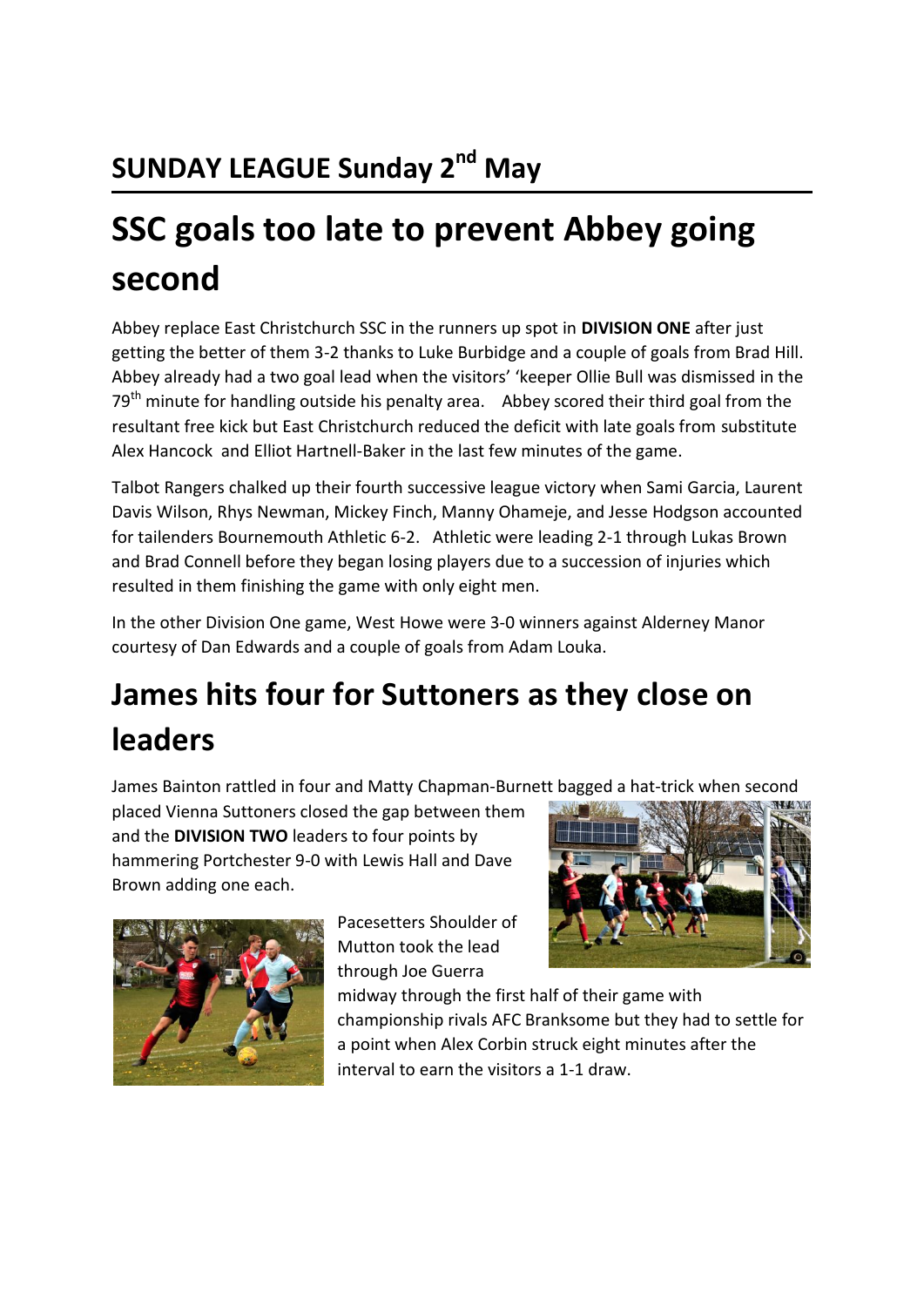Sam Nash, Joe Duffy, and Ben Collie netted for AFC Burton but bottom placed NMO doubled their points total when a Liam Roberts hat-trick enabled them to force a 3-3 draw.

#### **Tavern's perfect record goes in draw with nearest rivals**

Shane Barney rounded the 'keeper to put **DIVISION THREE** high flyers AFC Tavern in front just after the interval but their perfect record was ruined when nearest rivals TGC equalised midway through the second half with Jack Jeffs scoring from a set piece to force a 1-1 draw.

Poole Wanderers netted through Aaron Willis and Leon Hankins but AFC Wimborne had the edge 3-2 thanks to Ayrton White and a couple of goals from Mark Ford.

#### **Kraken take a tumble against Kirkfield**

Jaime Gil Martinez slotted home two first half goals for Kirkfield United when they upended third placed Kraken Sports in **DIVISION FOUR**. Dani Mirto added a third with 20 minutes to go while Ocean Smith scored a last minute consolation goal for Kraken.

Unbeaten FC Hajduk remain four points clear at the top of the table with games in hand on their nearest rivals when they subdued Kings Park Rangers 3-0 through Dan Brown and a Jamie Pickett brace.

After three successive defeats, second placed Rushmere returned to winning ways when Simon Wong's 68<sup>th</sup> minute strike clinched a 1-0 success against much improved AJ.

Dan Hayward notched a hat-trick in Scott V's 5-1 victory over Branksome Liberal to put them within two points of third placed Kraken Sports. Jordan Osmond and substitute Matt Naylor were the other Scott V marksmen while Dominic Chapman replied for Liberal.

In the other Division Four game, Winton Athletic and Boscombe Celtic finished all square for the second time this season when David Blake's strike for Winton was cancelled out by Celtic's Alex Rossi in a 1-1 draw.

#### **Grange have the leaders in their sights**

Grange Athletic move up to second place, two points adrift of the **DIVISION FIVE** leaders with a game in hand, after just getting the better of the previous occupants of the runners up berth, Poole Rovers, 2-1. Charlie Ferguson and Connor Doe were the Grange scorers with Tom Hickman replying for Rovers.

Meanwhile Connor Picken's sixth minute strike was enough to give front runners Boscombe Celtic Reserves the verdict 1-0 against Forest United.

Woodville Wanderers moved up to fourth place with a resounding 10-0 triumph over Windgreen Corfe Mullen. Aaron Towers opened the scoring in the first minutes and by half